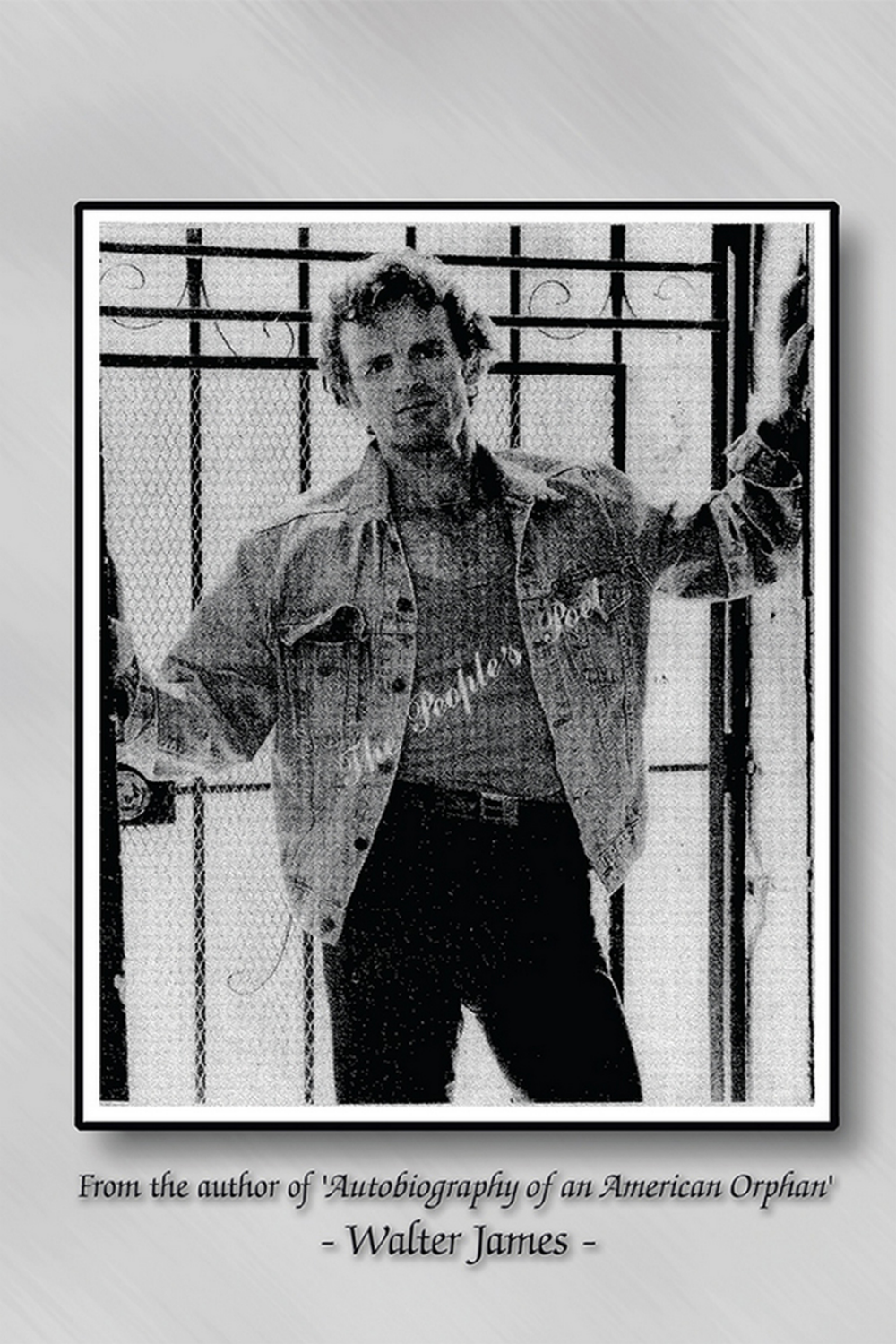# *The People's Poet*

Walter James



Strategic Book Publishing and Rights Co.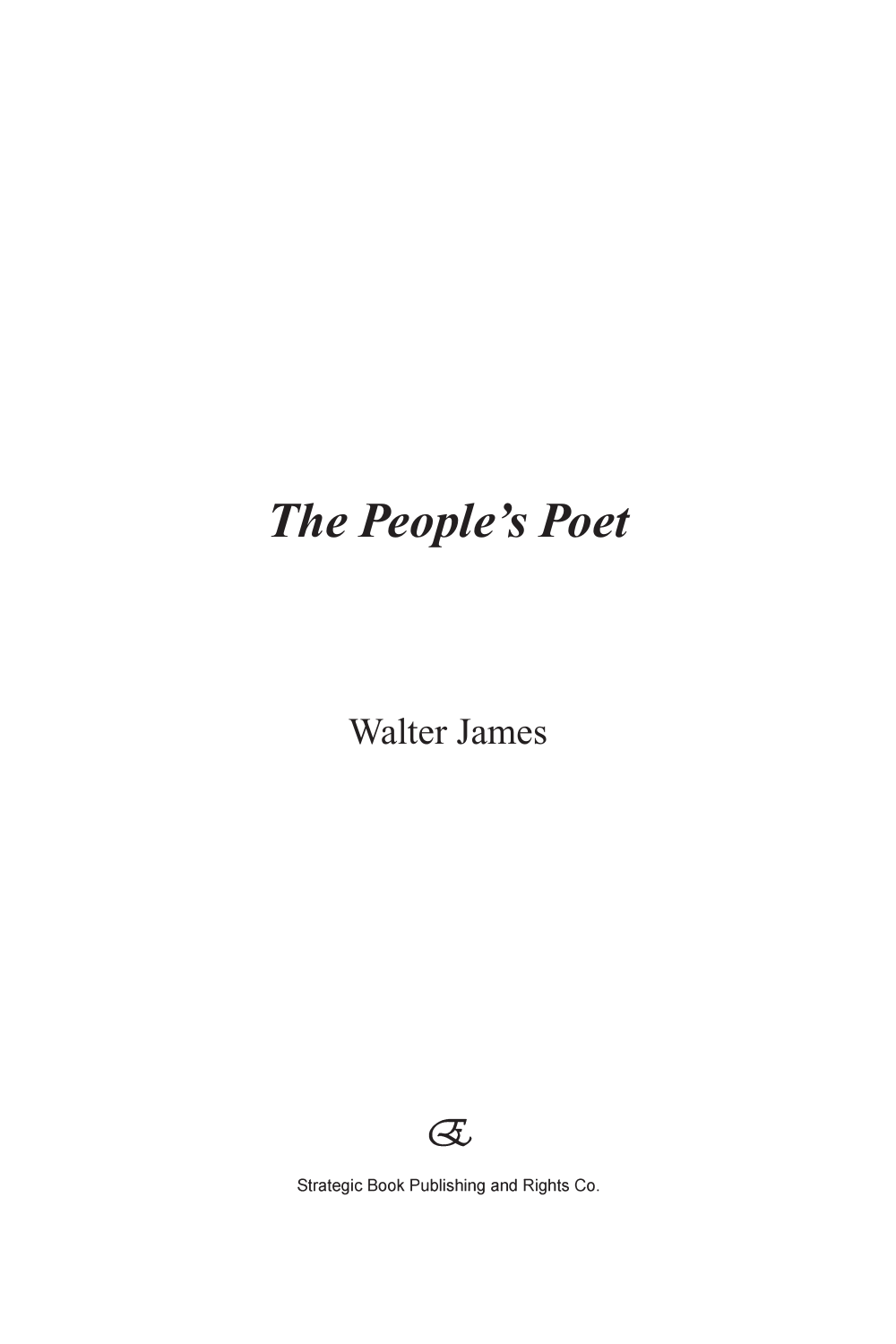Copyright © 2014 Walter James. All rights reserved.

No part of this book may be reproduced or transmitted in any form or by any means, graphic, electronic, or mechanical, including photocopying, recording, taping, or by any information storage retrieval system, without the permission, in writing, of the publisher.

Strategic Book Publishing and Rights Co. 12620 FM 1960, Suite A4-507 Houston TX 77065 www.sbpra.com

ISBN: 978-1-63135-111-2

Design: Dedicated Book Services (www.netdbs.com)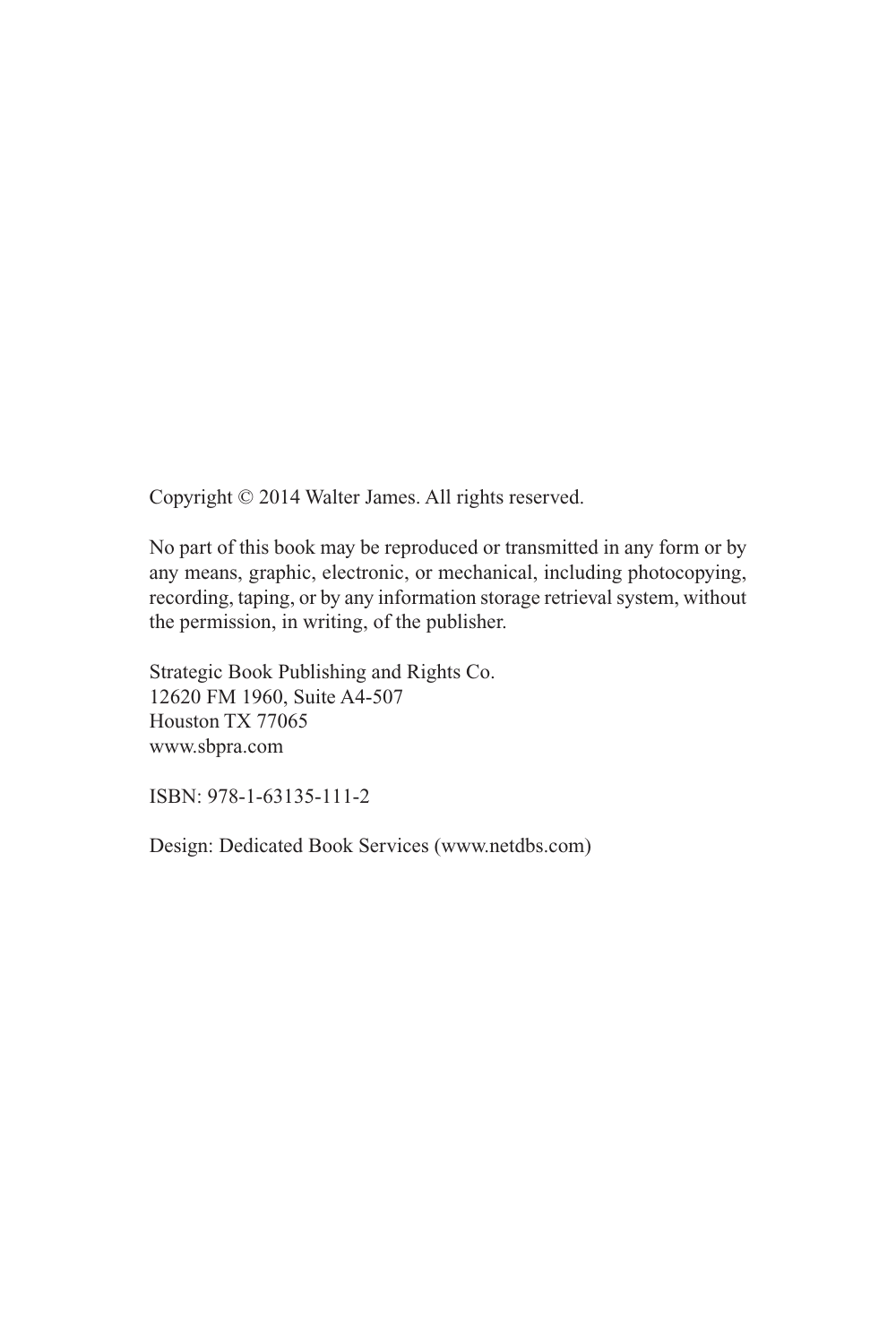*"We can easily forgive a child who is afraid of the dark . . .*

*the real tragedy in life, is when men are afraid of the light."*

*. . . Plato*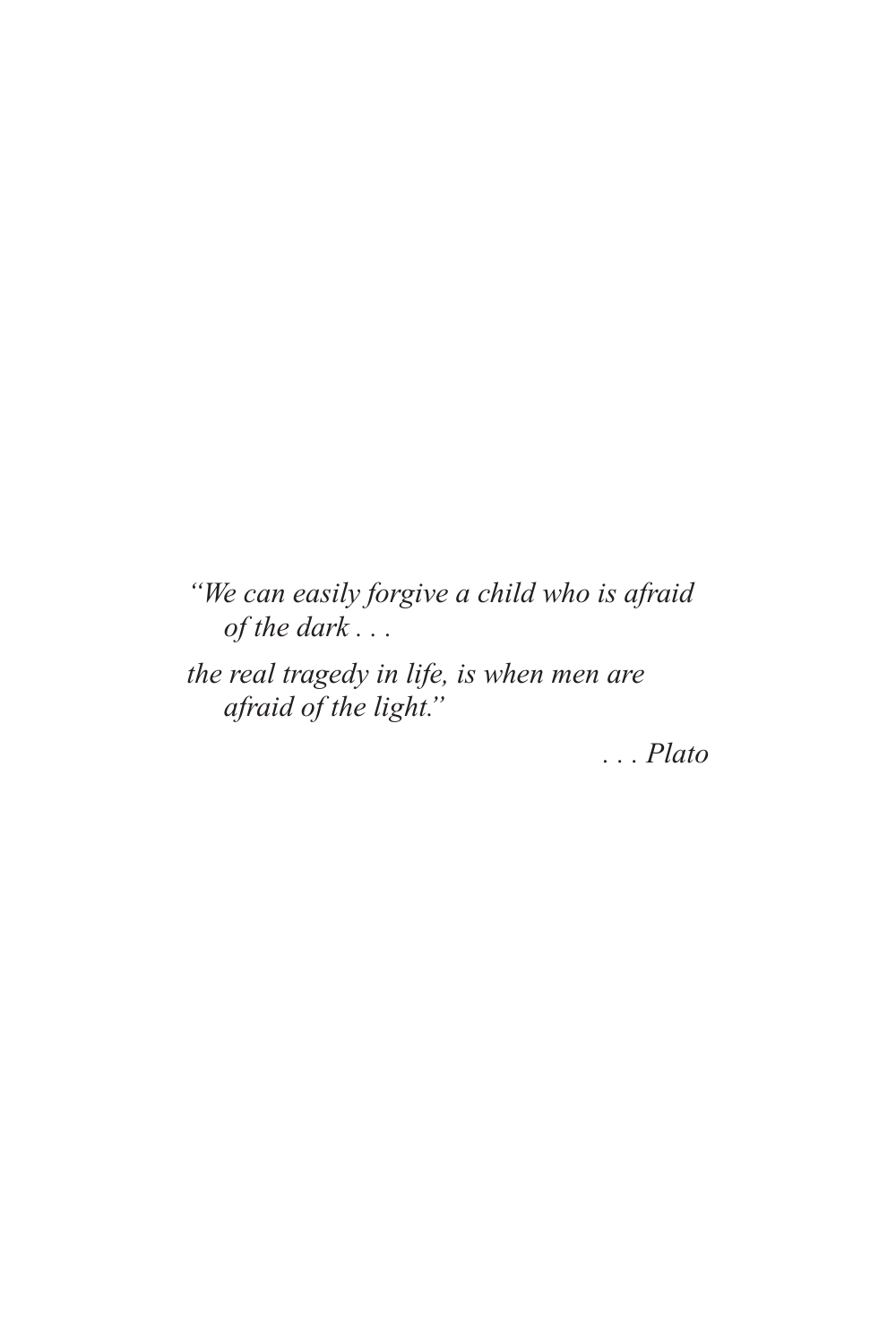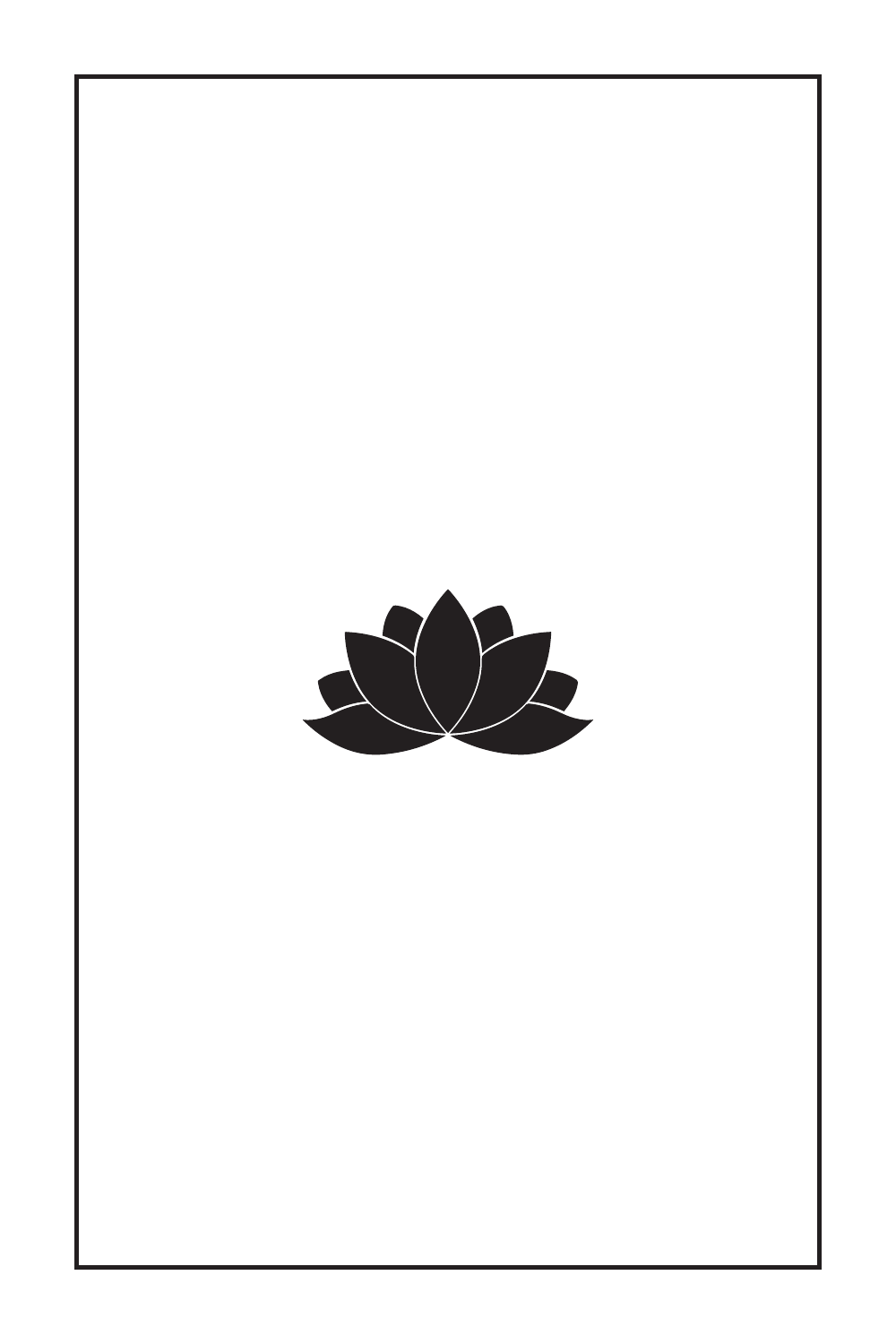## **Contents**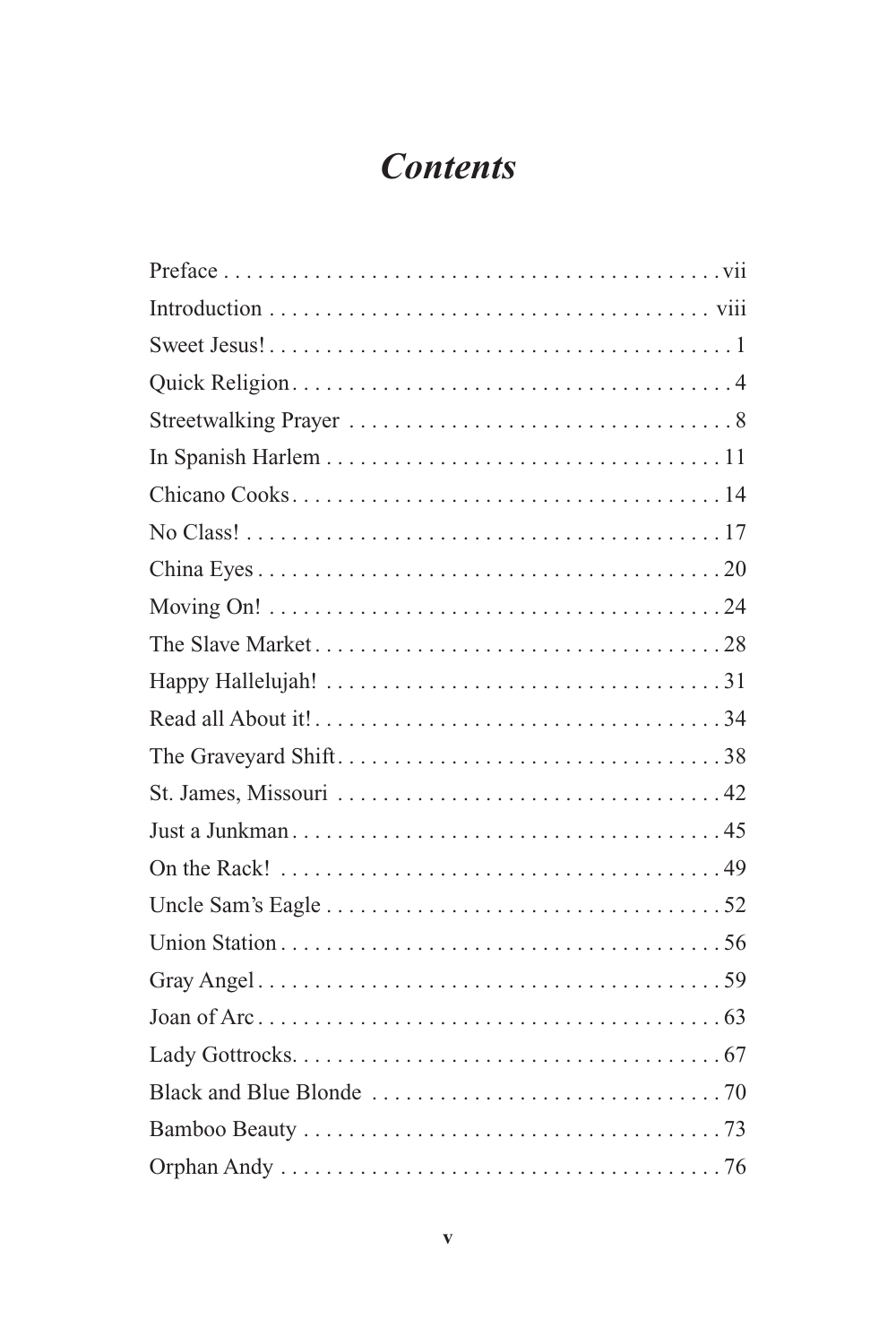#### vi Walter James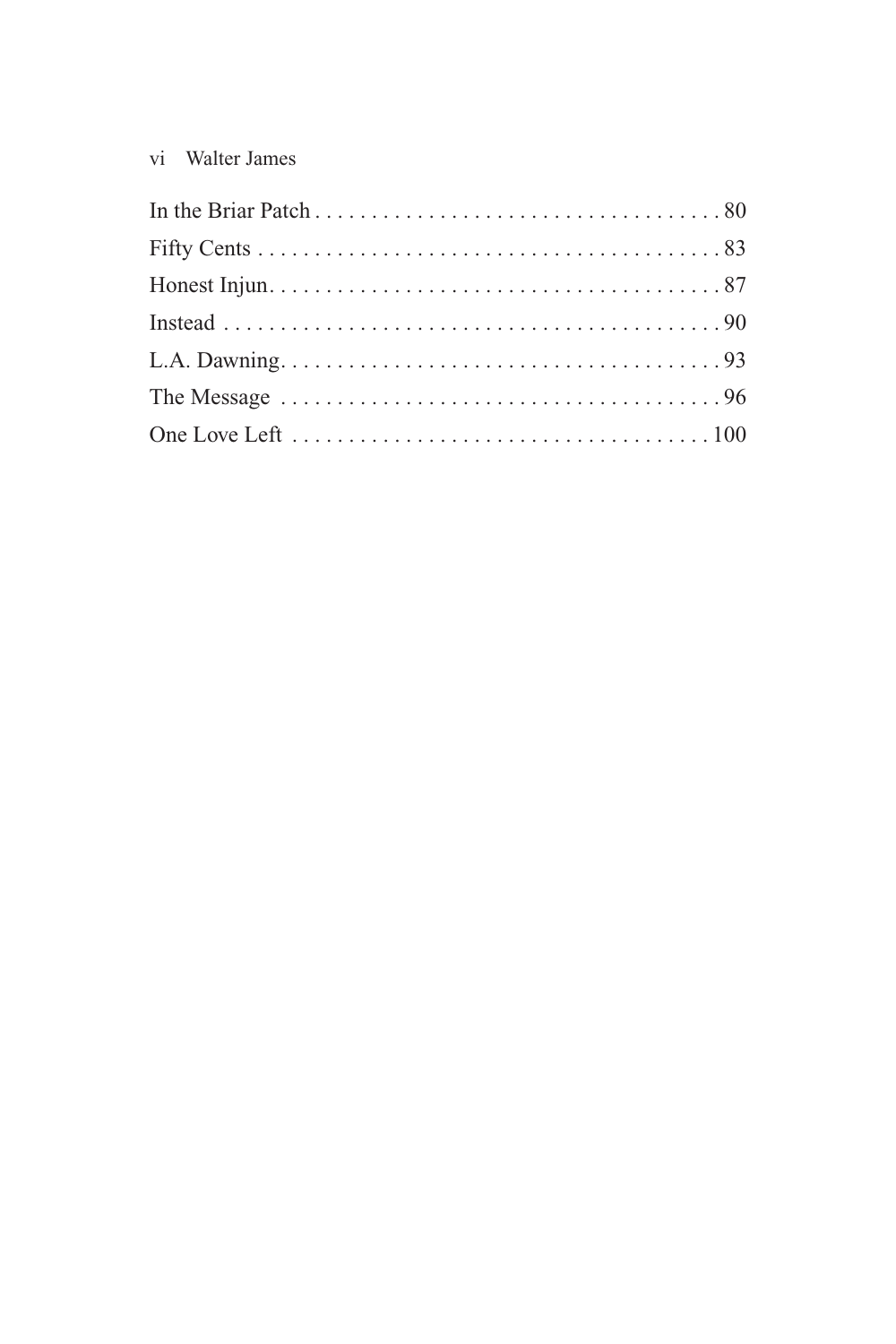#### *Preface*

About seven years ago, towards the close of a New York City summer, I was sitting on a bus stop bench. An older man approached, and after identifying himself as a successful artist asked me to pose for a portrait. I told him that I had somewhere to go, but if he were there when I returned, and if he would let me keep the finished portrait I would pose.

Even though it was raining heavily when I got back, he was there waiting. He did it in a few sittings. It's the portrait of a young man with sharp features and wavy hair. However, when it was complete, he would not part with it. He offered to have a negative made for me. I refused, and wound up with neither. If you should happen to come across that head and throat portrait, please put the artist in touch with me. You'll be able to identify it by the two words that he wrote at the bottom. Even though I strongly objected, he would not change them. I'm hoping now, that he was right and I was wrong, and that you'll agree. He labeled it "The Poet."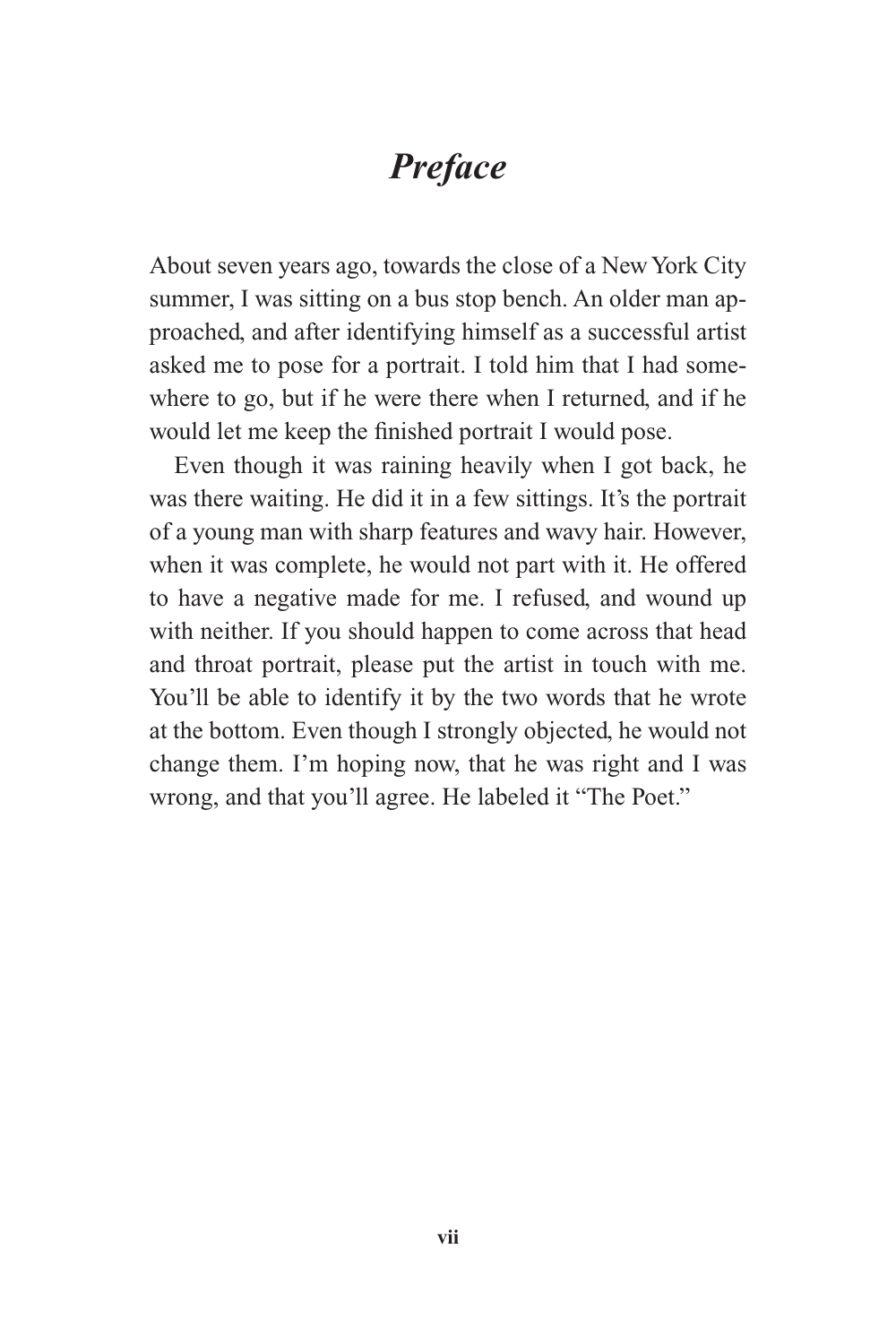#### *Introduction*

I was billed as "The People's Poet" in 1980 for my showcase, which was held at the Wilshire Ebell Theater Concert Hall in Los Angeles. Please keep in mind that most of these poems came to me during the winter and summer of 1979–1980, more than thirty years ago, while I was working night shifts at local hospitals.

On my nights off, while walking or driving alone through the streets of Los Angeles, I encountered different scenes and situations and, after some time had passed and I was unable to get a particular scene or feeling out of my head,it would eventually crystalize into a poem. Sometimes a poem would just come to me due to events or situations in life that triggered remembrance of imposed impressions on my mind.

I'd rented a room to isolate myself, so that I might prepare for my national board examinations as a respiratory therapist. I studied alone in the back of coffee shops at night and trained with a Chinese Master in the arts of Tai Chi Chuan and Gung Fu. I believe my training, while relieving my anxiety over survival, deepened my perception of life around me and allowed previously suppressed scenes and incidents to surface into poetry.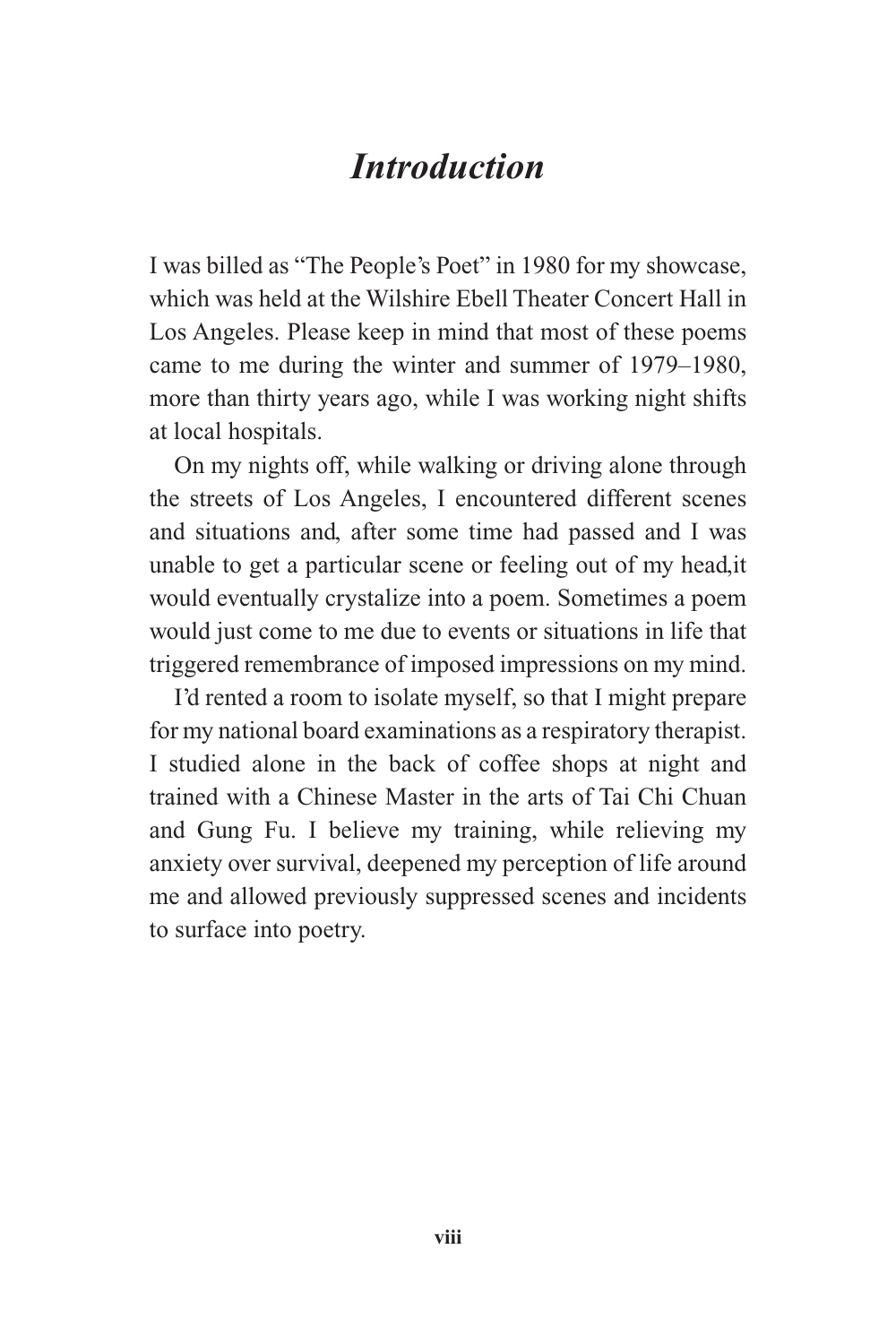#### *Sweet Jesus!*

*Talking all about Jesus, in the middle of the heat . . . a black woman shook her finger at the people in the street.*

*Enclosed in a black gown, on that hot, august day . . . she paused in the crosswalk to have her say.*

*Her forehead was dripping, while her voice cleaved the air . . . exhorting the people to prayer . . .*

*Some massive, black woman, alone in the street . . . in the midst of the smothering heat . . . Sweet Jesus! . . . Sweet Jesus! . . . Sweet Jesus!!*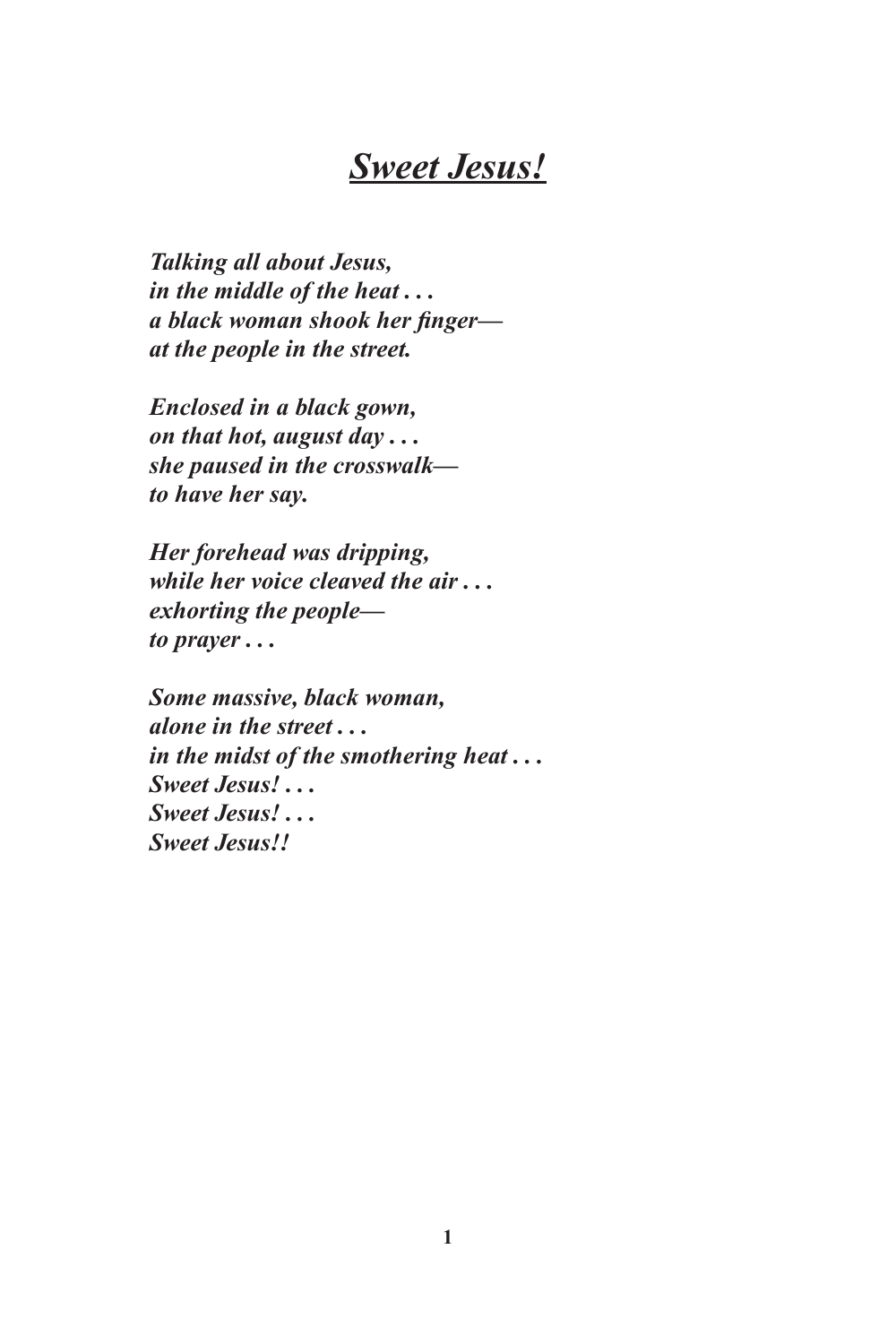*There seem to be two different reactions to this poem. Some people find it amusing and laugh or smile; some people get quiet and pensive. Maybe one person can experience both reactions. When I first heard, then saw this lady, my initial reaction was to laugh, but I soon realized she was serious. As I passed her in the crosswalk, I said in a low voice, "Good morning, ma'am."*

*She replied in the same tone, "God bless you, son," never missing a beat of her sermon in that booming voice. I doubt that anyone would've realized she'd replied, unless standing next to me. Maybe someone can experience feelings of amusement, and then pensive reflection.*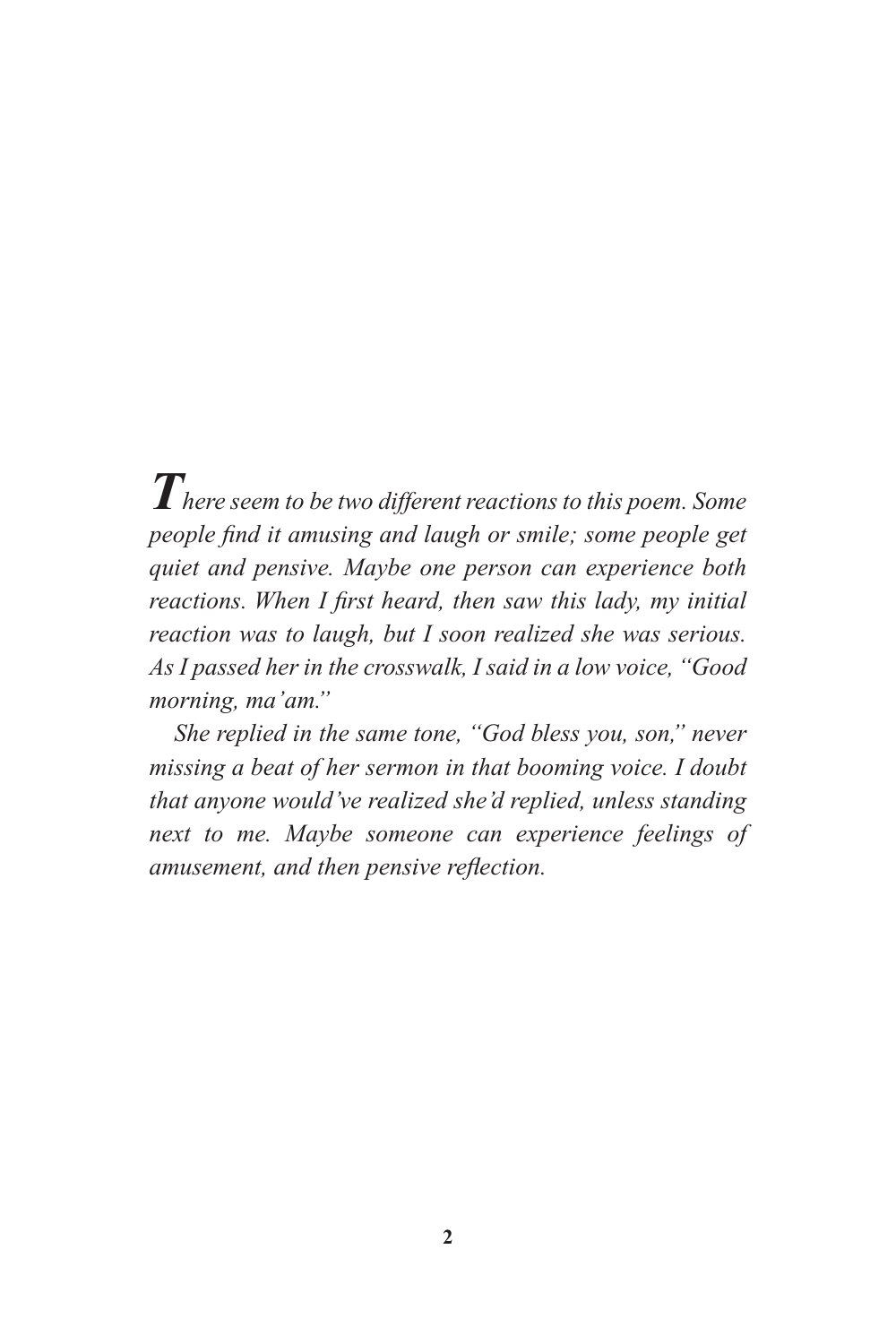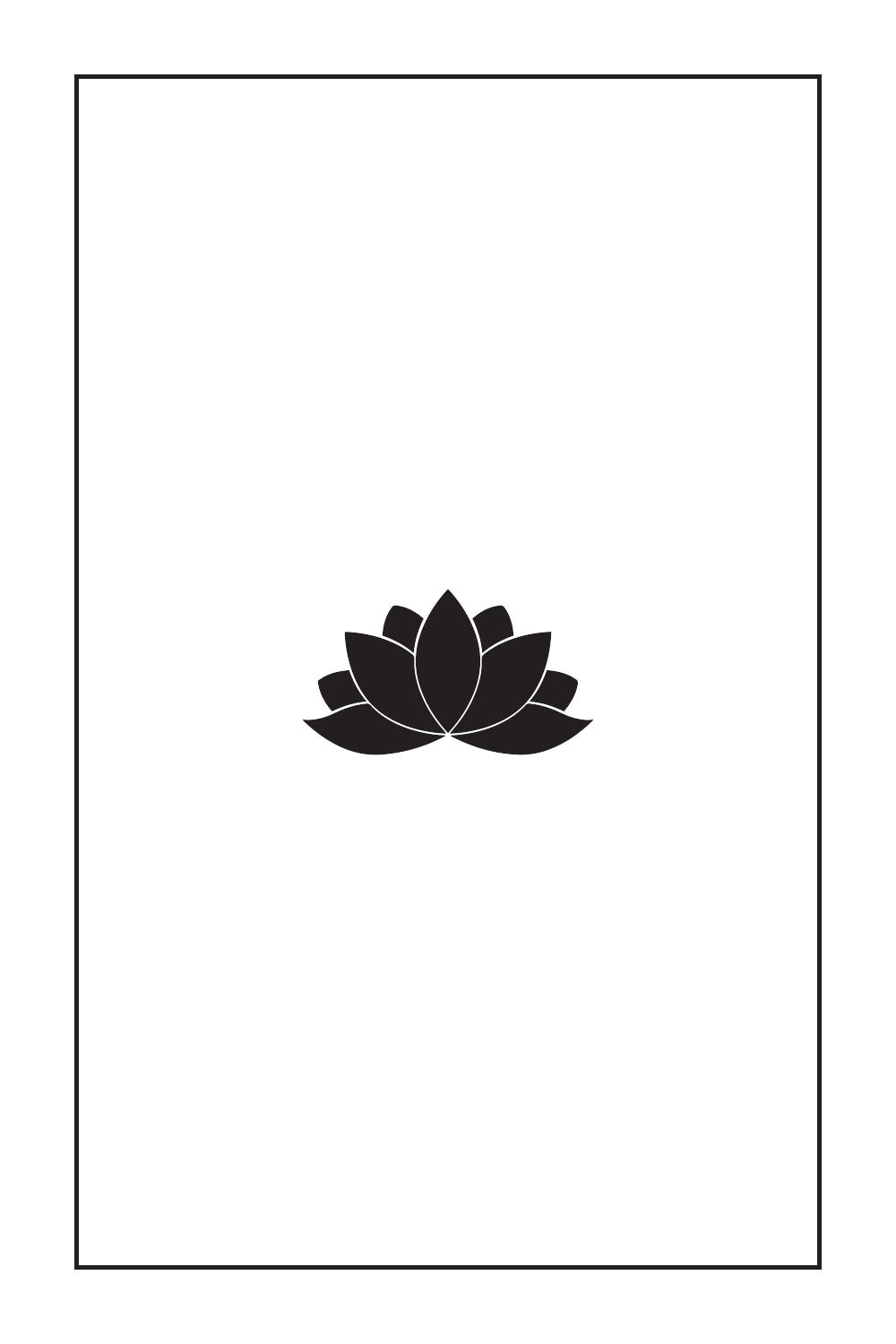### *Quick Religion*

*I thought it had to be a bomb to make all those people run . . . not a "Saturday Night Special," just a nickel-plated gun . . .*

*They ran on past my car all ducking they were crouching from his sight . . . it was just past twelve o'clock, that's still a Saturday night . . .*

*Three barking flashes caught my eye-I sat there . . . rooted to the spot . . . but that was all it took last night, to clear that parking lot . . .*

*He ran right up beside the car and not alone he'd come . . . with that "Saturday Night Special," it was nickel-plated what a gun!*

*His hand jumped two more times— The metal glinted in the light . . . I fell across the car seat praying— Jesus!— Just get me through tonight!*

*Those shots were answered right away, Someone was shooting back . . . And it felt like—just forever, Waiting for the glass to crack . . .*